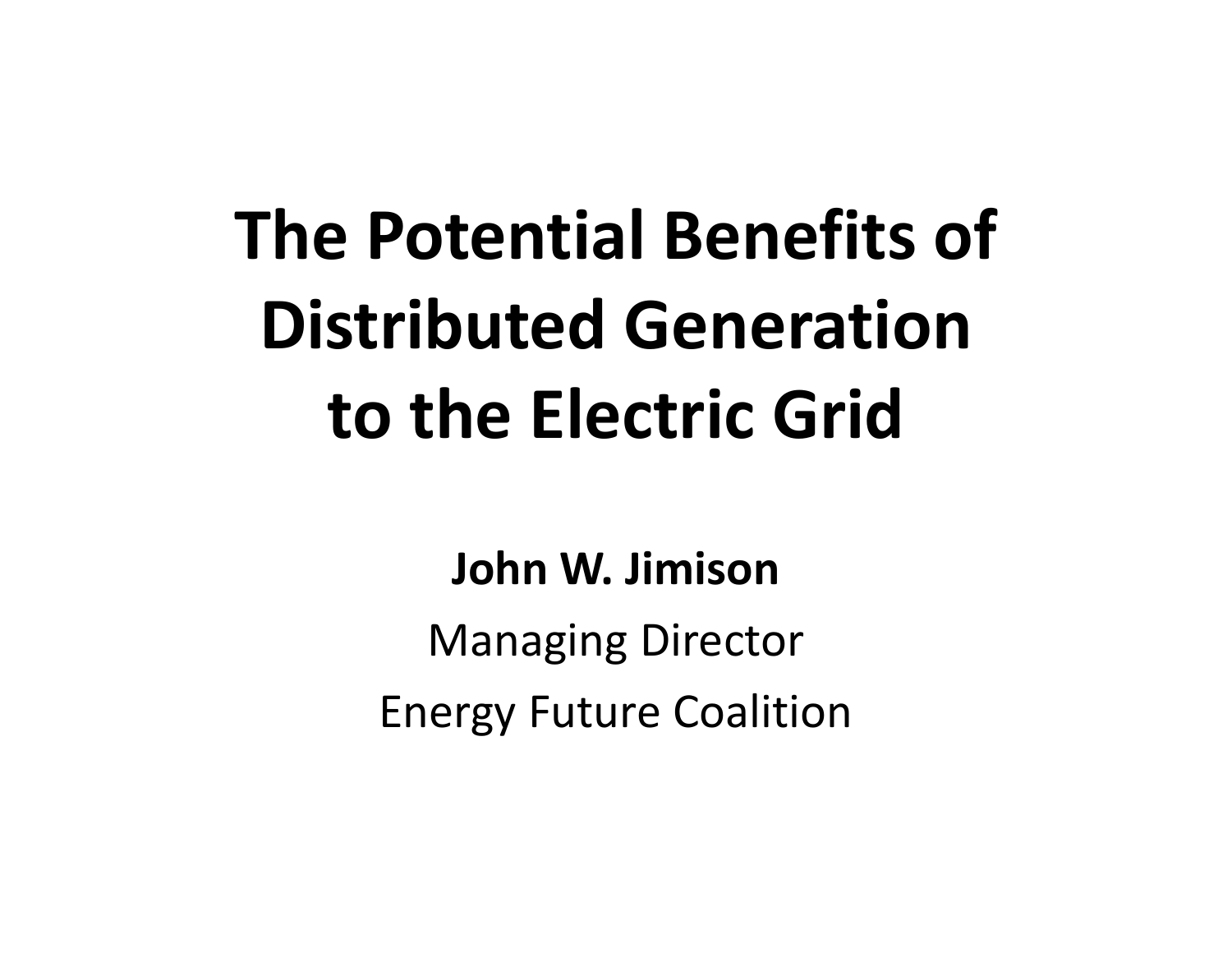## Introduction

- What is the Energy Future Coalition?
- What is the Energy Future Coalition doing with regard to the coming electric industry transition?
- Defining "Distributed Generation"
- Defining "the Grid"
- Defining "Benefits to the Grid"
- Defining "Potential"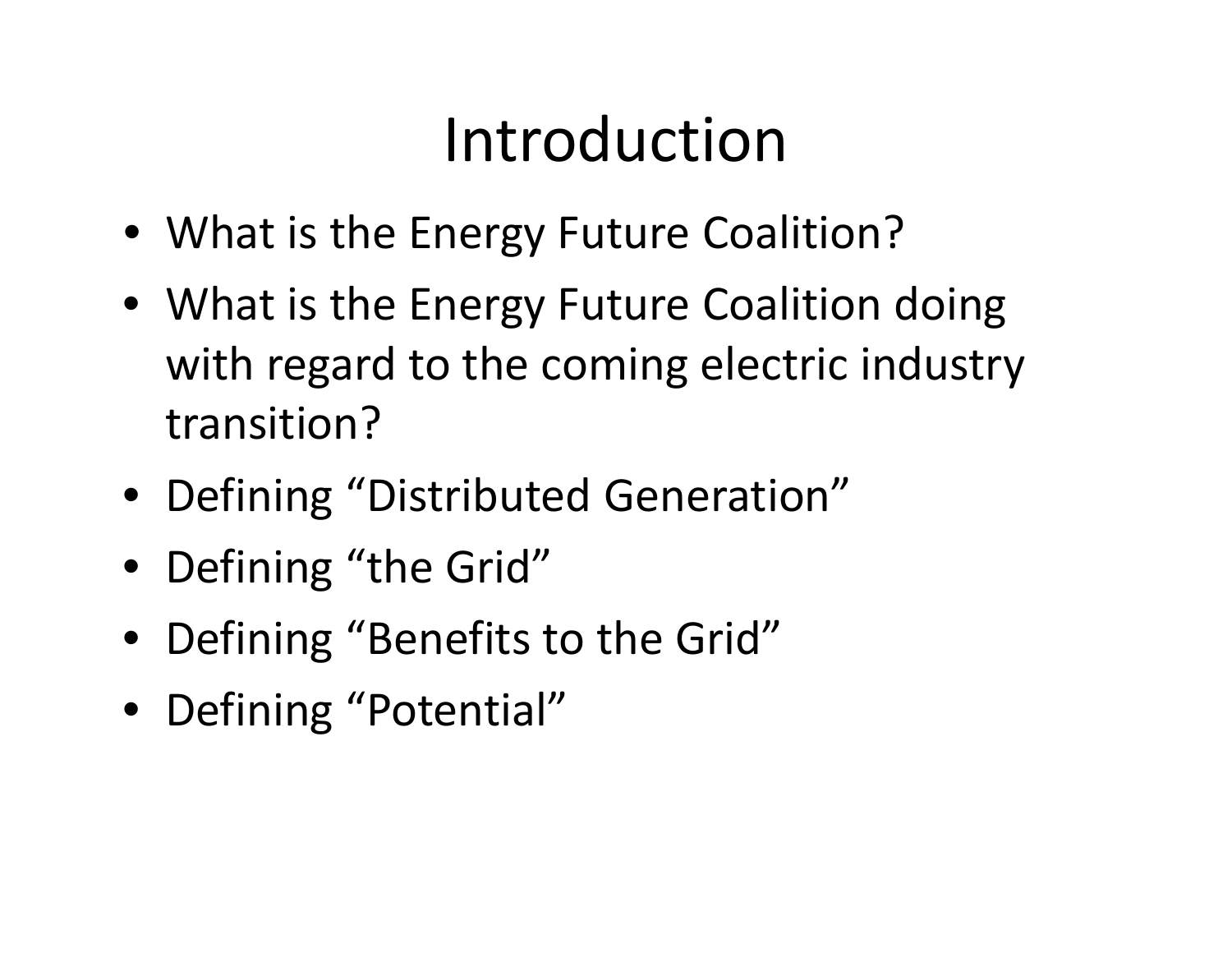#### **The Potential Benefits of DG**

**Individual benefits:**

- $\bullet$ **Improved reliability**
- $\bullet$ **Lower energy costs**
- $\bullet$ **Less energy cost volatility**
- $\bullet$ **Greater autonomy**
- $\bullet$ **Thermal energy output (CHP)**
- $\bullet$  **Ability to participate in power markets**
- $\bullet$  **Can be sized and matched to individual applications**
- $\bullet$  **Can potentially support DC applications**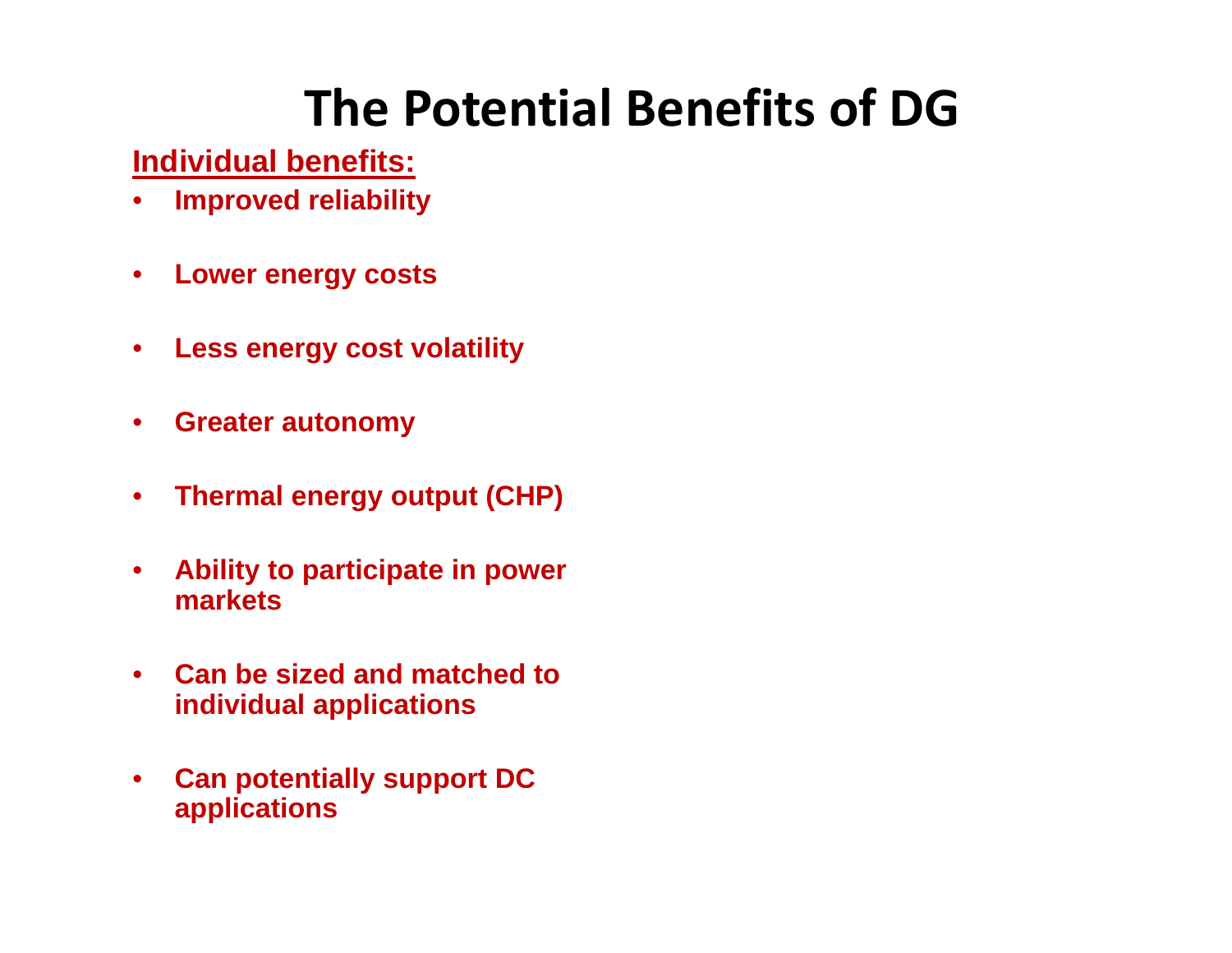### **The Potential Benefits of DG**

**Individual benefits:**

- •**Improved reliability**
- $\bullet$ **Lower energy costs**
- •**Less energy cost volatility**
- •**Greater autonomy**
- $\bullet$ **Thermal energy output (CHP)**
- $\bullet$  **Ability to participate in power markets**
- $\bullet$  **Can be sized and matched to individual applications**
- • **Can potentially support DC applications**

**Societal Benefits:**

- •**Reduced grid congestion (deferred T&D investment)**
- $\bullet$ **Reduced land-use impact**
- •**Lower capital cost per KW than central system (by avoiding new T&D)**
- $\bullet$ **Reduces line losses**
- •**Reduced system vulnerability**
- • **Supports competitive electric industry structure**
- **Short lead-time operation**
- •**Off-the-shelf technologies**
- • **Load-following modular technologies**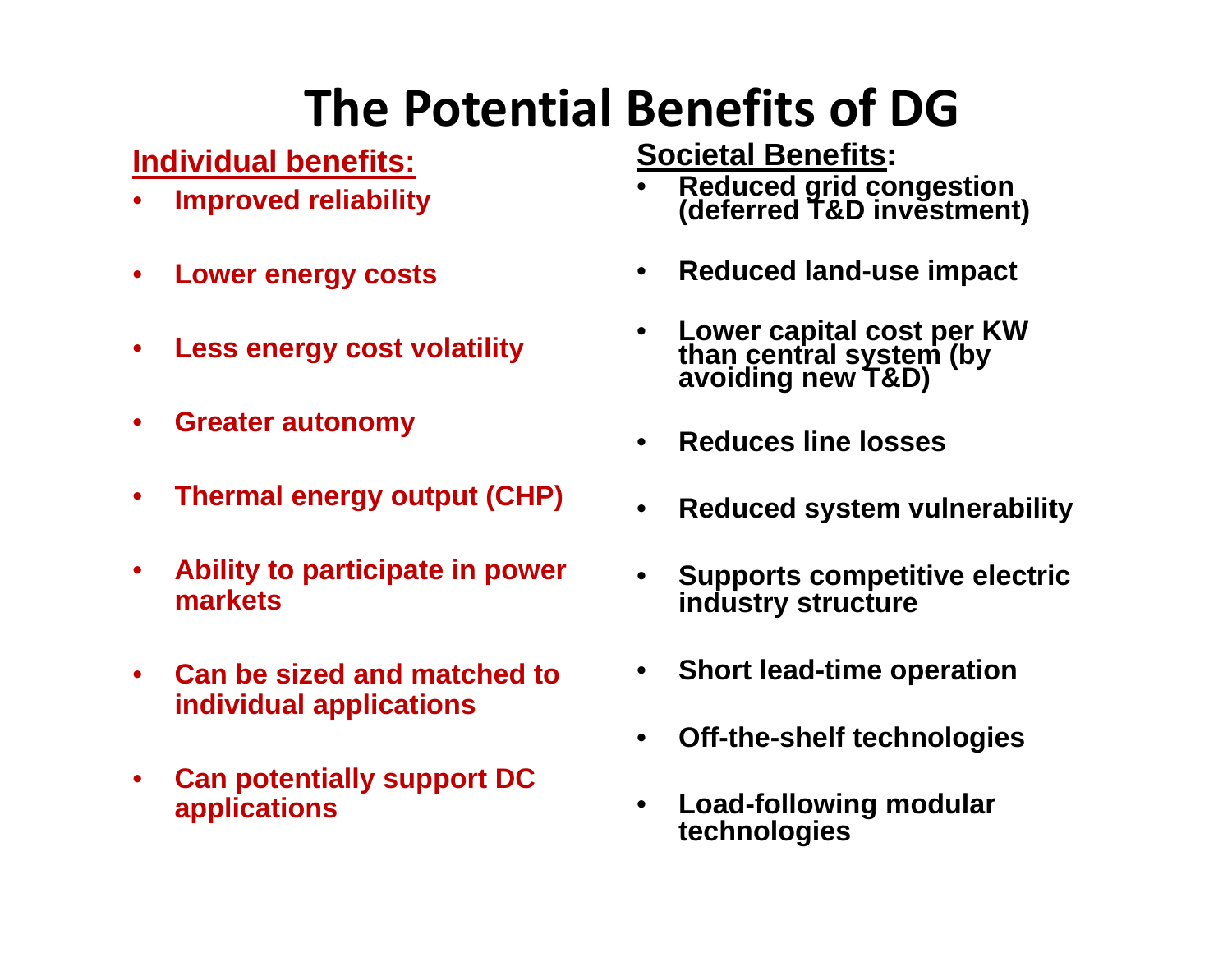#### **The Potential Benefits of DG**

#### **Potential benefits:**

- $\bullet$  **Potential for transportable emergency generation units**
- $\bullet$  **Potential for new high-tech manufacturing & export sector**
- • **Potential for optimization of natural gas supply and infrastructure**
- • **Potential to match to thermal storage units**
- • **Potential for reduced emissions per unit of useful output**